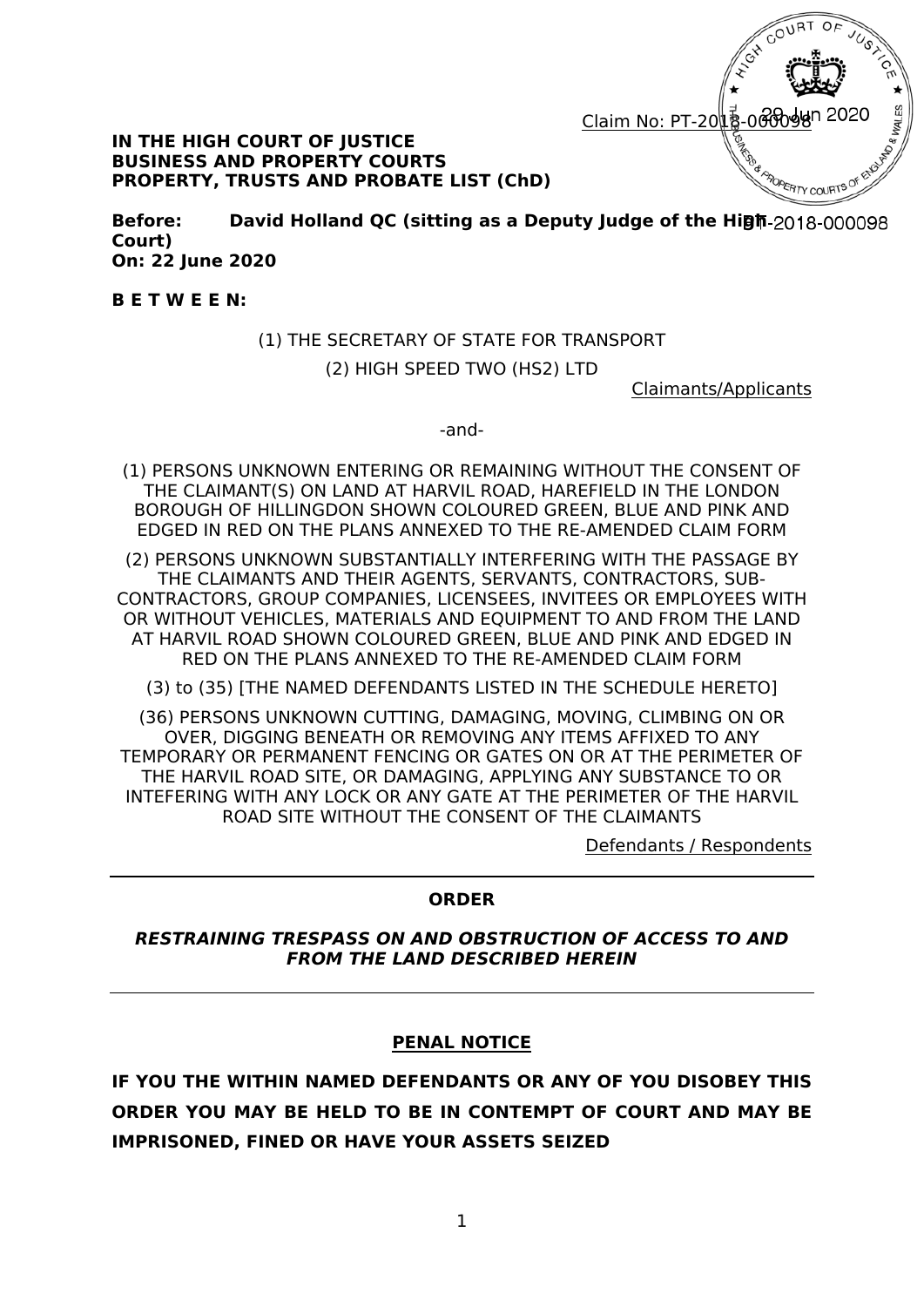#### **IMPORTANT NOTICE TO THE DEFENDANTS**

- **(1)This Order (and paragraphs 6 to 10 in particular) prohibits you from doing the acts set out in this Order. You should read it very carefully. You are advised to consult a solicitor as soon as possible. You have the right to ask the Court to vary or discharge this Order.**
- **(2)Electronic copies of the applications and evidence filed in these proceedings are available electronically at (i)**  https://hs2inhillingdon.commonplace.is/; and (ii) **https://www.gov.uk/government/organisations/high-speed-twolimited. Any person who is unable to obtain electronic copies of documents at that address, or who wishes to obtain hard copies of documents, should contact the Claimants' solicitors (Eversheds Sutherland (International) LLP) using the contact details at the end of this Order.**
- **(3)A further hearing in these proceedings is to be listed for four days in the High Court in the week commencing 24 August 2020. Details of the hearing will, when known, be advertised at the websites indicated in the paragraph above. Any person interested in attending the hearing should therefore monitor those websites.**

**FURTHER TO** the Order of Mr David Holland QC (sitting as a deputy judge of the High Court) on 16 May 2019 ("the **2019 Order**").

**AND UPON** the Claimants' application by Application Notice dated 18 May 2020 to extend the duration of the injunctions contained at paragraphs 6 to 9 of the 2019 Order ("the **Extension Application**") pending the bringing of the Substantive Amendment Application (defined below).

**AND FURTHER TO** the extension and variation of the 2019 Order by further order of Mr Justice Fancourt on 21 May 2020 ("the **May 2020 Order**") pursuant to the Extension Application, and the listing of this 22 June 2020 hearing as the return date of the Extension Application.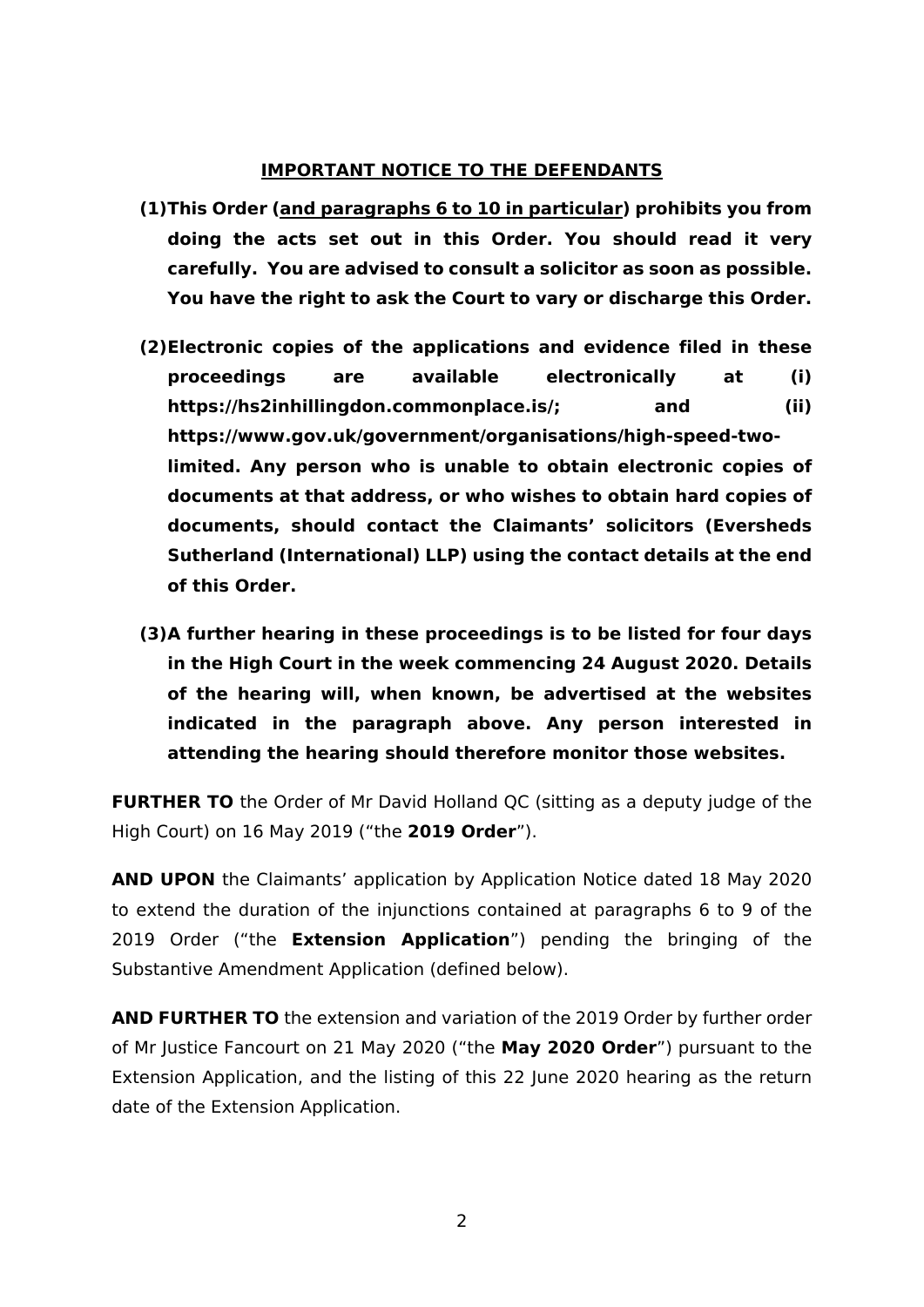**AND UPON** the Claimants having served the Extension Application and May 2020 Order personally on the following Named Defendants (as set out in the third witness statement of Shona Ruth Jenkins dated 19 June 2020): the 3<sup>rd</sup>, 4<sup>th</sup>, 8<sup>th</sup>, 9<sup>th</sup>, 10<sup>th</sup>, 13<sup>th</sup>, 17<sup>th</sup>, 18<sup>th</sup>, 21<sup>st</sup>, 30<sup>th</sup>, 31<sup>st</sup>, 32<sup>nd</sup> Defendants on 29 May 2020; the 31<sup>st</sup> Defendant on 30 May 2020; and the proposed 34th Defendant on 16 June 2020.

**AND UPON** the Claimants' application by Application Notice dated 15 June 2020: (i) to amend their claim to include additional parcels of land within the injunction they seek; (ii) to add and remove defendants to the Claim; and (iii) for further interim injunctive relief ("the **Substantive Amendment Application**").

**AND UPON** the Claimants having served the Substantive Amendment Application personally on the following Named Defendants on 16 June 2020 (as set out in the third witness statement of Shona Ruth Jenkins dated 19 June 2020): the 8<sup>th</sup>, 10<sup>th</sup>, 22nd and 23rd Defendant and the Proposed 34th Defendant.

**AND UPON** the Court having read: (i) the first witness statement of Shona Ruth Jenkins dated 18 May 2020; (ii) the second witness statement of Shona Ruth Jenkins dated 20 May 2020; (iii) the first witness statement of the 3<sup>rd</sup> Defendant, Sarah Green, dated 1 June 2020; (iv) the undated statement of the 4<sup>th</sup> Defendant, Mark Kier, at pp.52-57 of Volume 1 of the hearing bundle; (v) the statement of the 8th Defendant, Robert Mordechaj, in an email dated 2 June 2020 (p.58 of Volume 1); (vi) the statement of the 9<sup>th</sup> Defendant, Iain Oliver, in an email dated 2 June 2020 (p.59 of Volume 1); (vii) the first and second witness statements of Rohan Perinpanayagam dated 9 June 2020 and 15 June 2020 respectively; (viii) the second witness statement of Richard Joseph Jordan dated 15 June 2020; and (viii) the portions of the third witness statement of Shona Ruth Jenkins dated 19 June 2020 to which the Court was referred during the hearing

**AND UPON** hearing in public by remote Skype hearing: (i) Tom Roscoe and Daniel Scott, counsel for the Claimants; (ii) Sailesh Mehta, counsel for the 3<sup>rd</sup> Defendant; (iii) Paul Powlesland, counsel for the  $4<sup>th</sup>$  Defendant; and (iv) the  $8<sup>th</sup>$  to  $9<sup>th</sup>$ Defendants, the 18<sup>th</sup> Defendant, the 21<sup>st</sup> to 23<sup>rd</sup> Defendants, the 26<sup>th</sup> to 29<sup>th</sup> Defendants, the 31<sup>st</sup> to 32<sup>nd</sup> Defendants and the Proposed 35<sup>th</sup> Defendant, all appearing in person.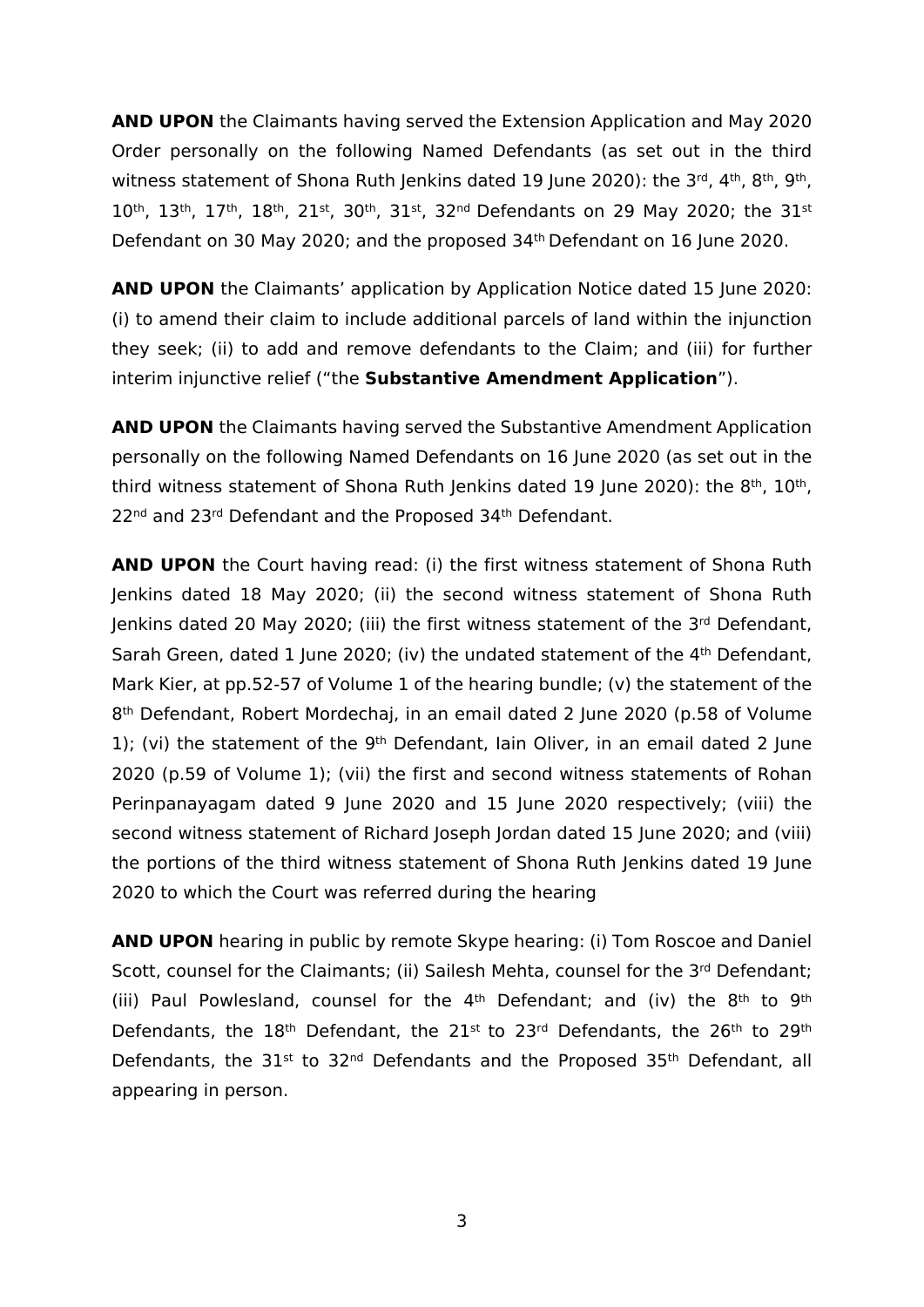**AND UPON** the 3rd, 4th, 8th, 9th, 18th, 21st, 22nd, 23rd, 26th, 27th, 28th, 29th, 31st, 32nd Defendants and Proposed 35th Defendant being present at the remote hearing upon the making of this Order.

**AND UPON** each of those Named Defendants present, save for the 27<sup>th</sup> Defendant, having provided to the Claimants at or before the hearing an address or other location or email address at which future service in these proceedings may be effected.

**AND UPON** the 27<sup>th</sup> Defendant indicating at the hearing that he would provide to the Claimants' solicitors an email address for service.

**AND UPON** the Court accepting the Claimants' renewed undertaking that the Claimants will comply with any order for compensation which the Court might make in the event that the Court later finds that this Order has caused loss to a Defendant and the court finds that the Defendant ought to be compensated for that loss.

**AND UPON** the Claimants confirming that this Order is not intended to prohibit continued occupation of the "Protestor Encampment" on Harvil Road, marked on Plan A annexed to the draft Re-Amended Claim Form and re-attached to this order ("**Plan A**").

**AND UPON** the Claimants indicating via counsel at the hearing that the Claimants intend to seek an order for costs against any Named Defendant who opposes unsuccessfully the Substantive Amendment Application at the Further Hearing provided for by paragraph 21 of this Order.

# **IT IS ORDERED THAT:**

### **Parties**

- 1. The names of the First and Second Defendants be amended to the form set out in the header to this Order.
- 2. The third to 35th Defendants to these proceedings (together, "the **Named Defendants**") shall be as set out on the Schedule to this Order, and each shall be a respondent to the Substantive Amendment Application. Accordingly: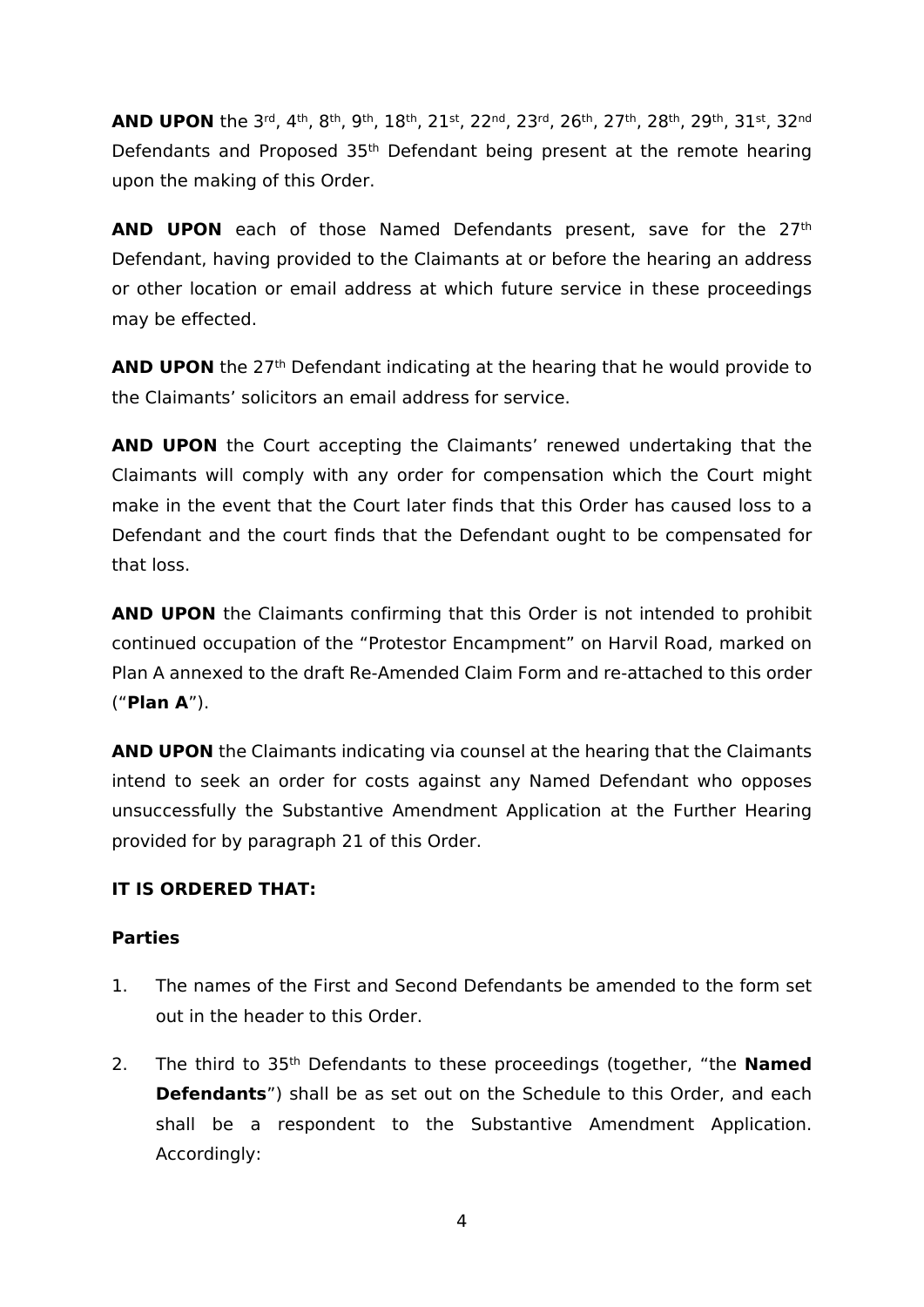- 2.1 the spelling of the name of the Eighth and 32<sup>nd</sup> Defendant be corrected to the form in the said Schedule;
- 2.2 the 33<sup>rd</sup> Defendant be removed as a defendant to these proceedings; and
- 2.3 the  $34<sup>th</sup>$  to  $35<sup>th</sup>$  Defendants be added as defendants to these proceedings.
- 3. The 36<sup>th</sup> Defendant shall be as set out in the header to this Order, and shall be both a defendant to these proceedings and a respondent to the Substantive Amendment Application.

## **Amendment to Claim Form**

- 4. The Claimants have permission to re-amend the Part 8 Claim Form issued on 5 February 2018 in the form of the draft Re-Amended Claim Form appended to the Substantive Amendment Application, to be updated to reflect the addition, removal and amendment of parties as set out in paragraphs 1 to 3 above.
- 5. The said amendments to the Claim Form and addition, removal and changes to the names of parties shall take effect immediately, and further service of the Re-Amended Claim Form is dispensed with.

### **Injunction continuing in force**

- 6. With immediate effect the First Defendant, the Named Defendants and each of them are forbidden, without the consent of the First or Second Claimant, from entering or remaining upon "Land at Harvil Road", being the land shaded green, blue and pink and outlined red ("the **Harvil Road Site**") on Plan A. Further:
	- 6.1 This paragraph of this Order shall, for the avoidance of doubt, apply to the splays, or bell-mouth areas, for access and egress at the following vehicular entrances to the Harvil Road Site (all together, "the **Vehicular Entrances**").
		- (i) between the Harvil Road Site and the public highway known as the Harvil Road, Harefield in the London Borough of Hillingdon ("**Harvil**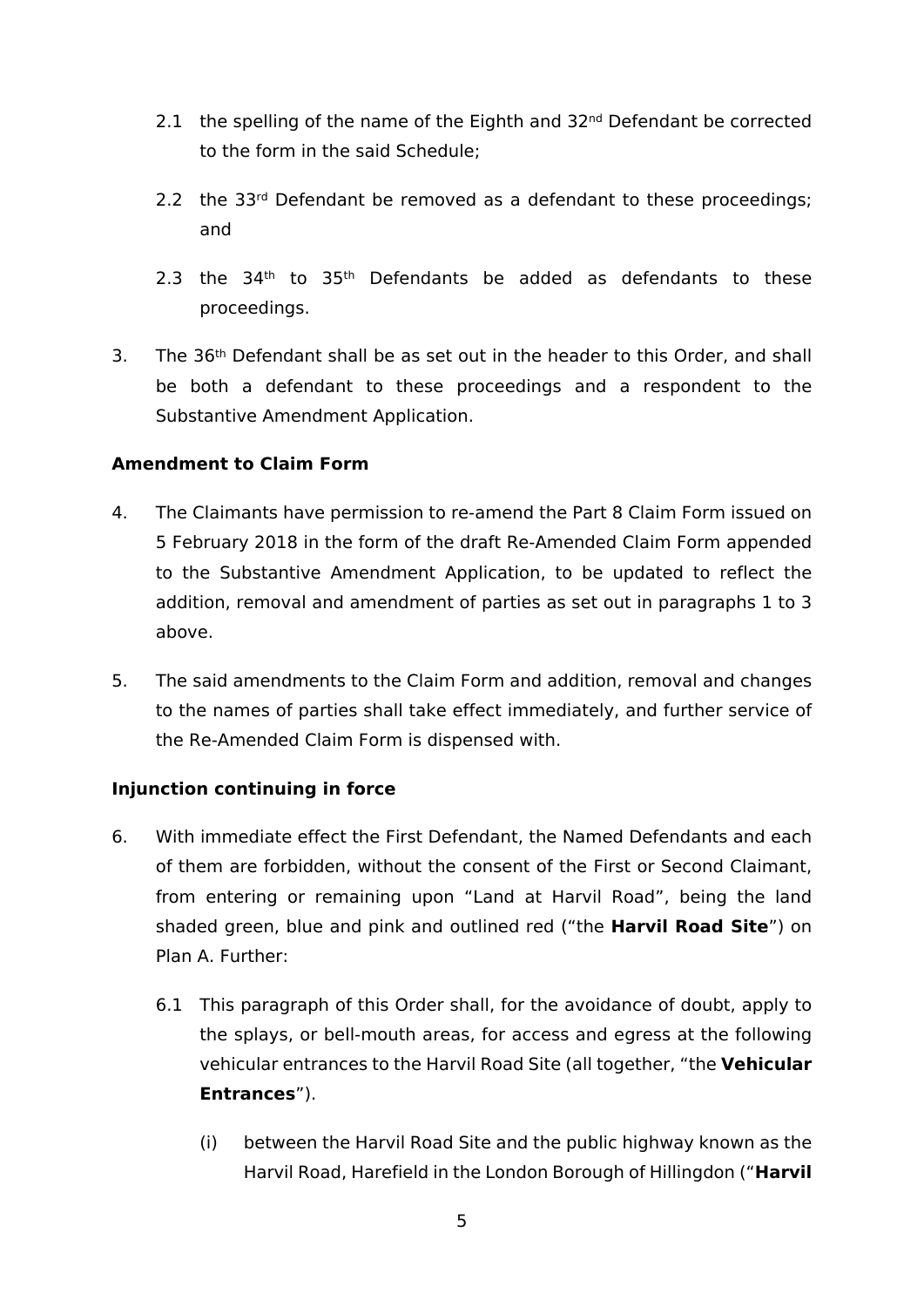**Road**") at the vehicular entrances marked on Plan A as "Gate 1", "Gate 2", "West Gate 3 Entrance", "Fusion Dews Lane Compound HQ" and "Gate 4" ("the **Harvil Road Entrances**"); and

- (ii) between the Harvil Road Site and the adjoining land in the vicinity of the Hillingdon Outdoor Activity Centre ("the **HOAC**") marked on Plan A at "Dews Lane West" ("the **Dews Lane West Entrance**").
- 6.2 For the purposes of this Order the areas of concrete hard standing immediately adjacent to the main carriageway of the public highway at each of the Harvil Road Entrances shall **NOT** be treated as part of the Harvil Road Site, but the areas of the bell-mouths between that concrete hard standing and the gates at the Harvil Road Entrances **SHALL** be treated as part of the Harvil Road Site and covered by this paragraph of the Order.
- 6.3 The Claimants shall seek, so far as reasonably practicable, to demark that boundary by some physical line or mark or other feature on the ground.
- 7. With immediate effect, the 36<sup>th</sup> Defendant, the Named Defendants and each of them shall not: (i) cut, damage, move, climb on or over, dig beneath or remove any item affixed to any temporary or permanent fencing or gates on or at the perimeter of the Harvil Road Site; or (ii) damage, apply any substance to or interfere with any lock on any gate at the perimeter of the Harvil Road Site without the consent of the Claimants.
- 8. With immediate effect, the Second Defendant, the Named Defendants and each of them are forbidden from substantially interfering with the Claimants' and/or their agents', servants', contractors', sub-contractors', group companies', licensees', invitees' or employees' access to (or egress from) the Harvil Road Site (or any part of it):
	- 8.1 from (or to) the Harvil Road or other public highway; and/or
	- 8.2 from (or to) adjacent land in the vicinity of the HOAC via the Dews Lane West Entrance.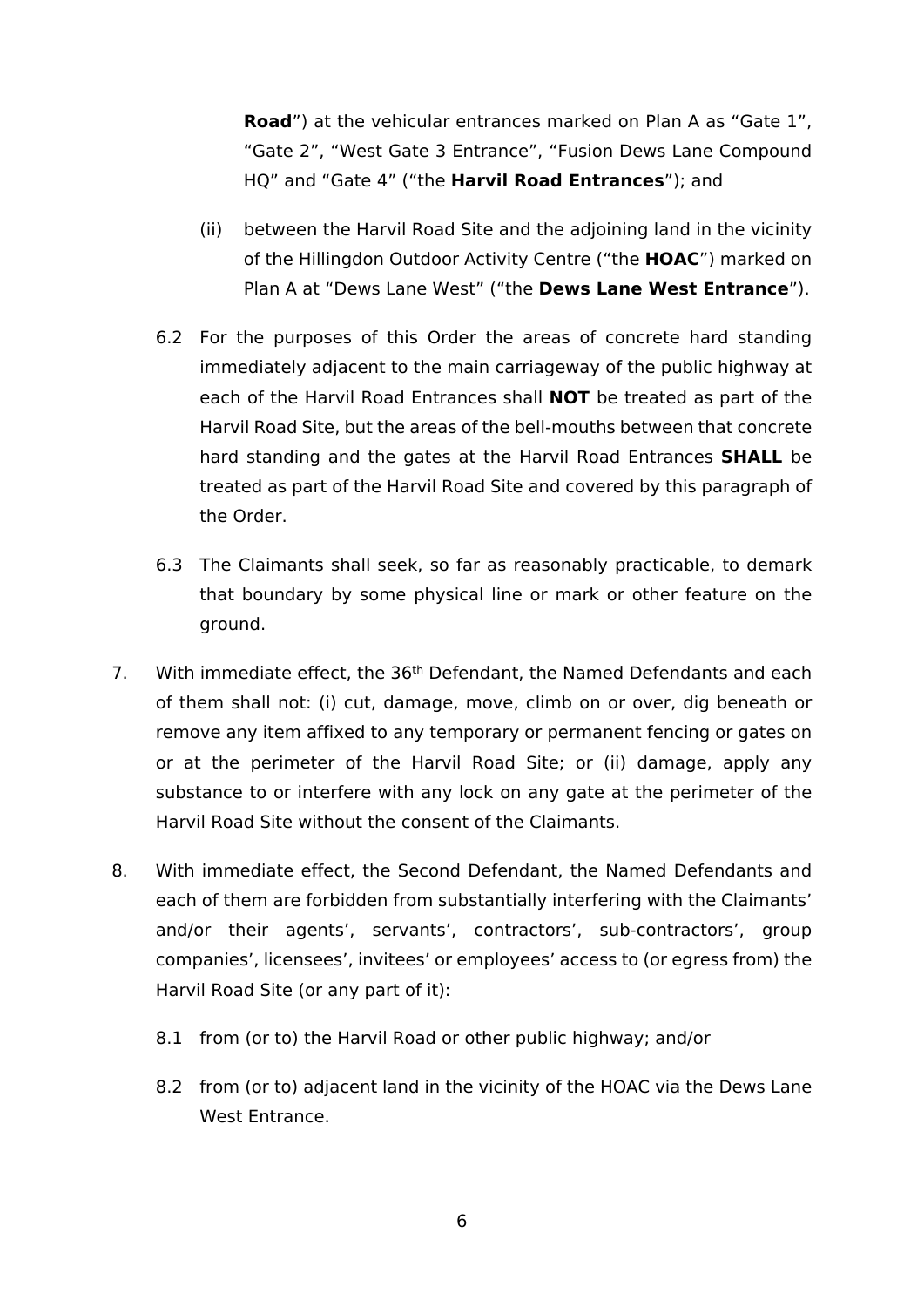- 9. For the purposes of paragraph 8, acts of substantial interference shall include (but not necessarily be limited to):
	- 9.1 climbing onto or underneath vehicles;
	- 9.2 attaching persons or objects to vehicles;
	- 9.3 standing, sitting or lying in front of vehicles;
	- 9.4 attaching persons to other persons or objects so as to create an obstruction of the public highway or the splay or bell-mouth areas at the Vehicular Entrances;
	- 9.5 attaching persons or objects to the gates at the Vehicular Entrances.
- 10. The injunctions at paragraphs 5 to 9 above shall continue until after the Further Hearing in the Substantive Amendment Application (as provided for by paragraph 21 below) to the extent that the Court orders on that occasion. At that Further Hearing, the further continuation of injunctive relief beyond the date of that hearing is to be reconsidered.

### **Service on First and Second Defendants**

- 11. Pursuant to CPR r.6.27, the steps taken by the Claimants to serve the Substantive Amendment Application on the First and Second Defendants (as set out in the third witness statement of Ms Shona Jenkins dated 19 June 2020) shall amount to due service of the Substantive Amendment Application on those defendants. The deemed date of service is 17 June 2020, and the period of service be abridged to the extent necessary to allow the hearing of the Substantive Amendment Application to have been effective.
- 12. The Court will provide sealed copies of this Order to the Claimants' solicitors for service (whose details are set out below).
- 13. Pursuant to CPR r. 6.27 and r. 81.8 service of this Order on the First, Second and 36th Defendants shall be dealt with as follows:
	- 13.1 The Claimants shall affix sealed copies of this Order in transparent envelopes to posts, gates, fences and hedges at conspicuous locations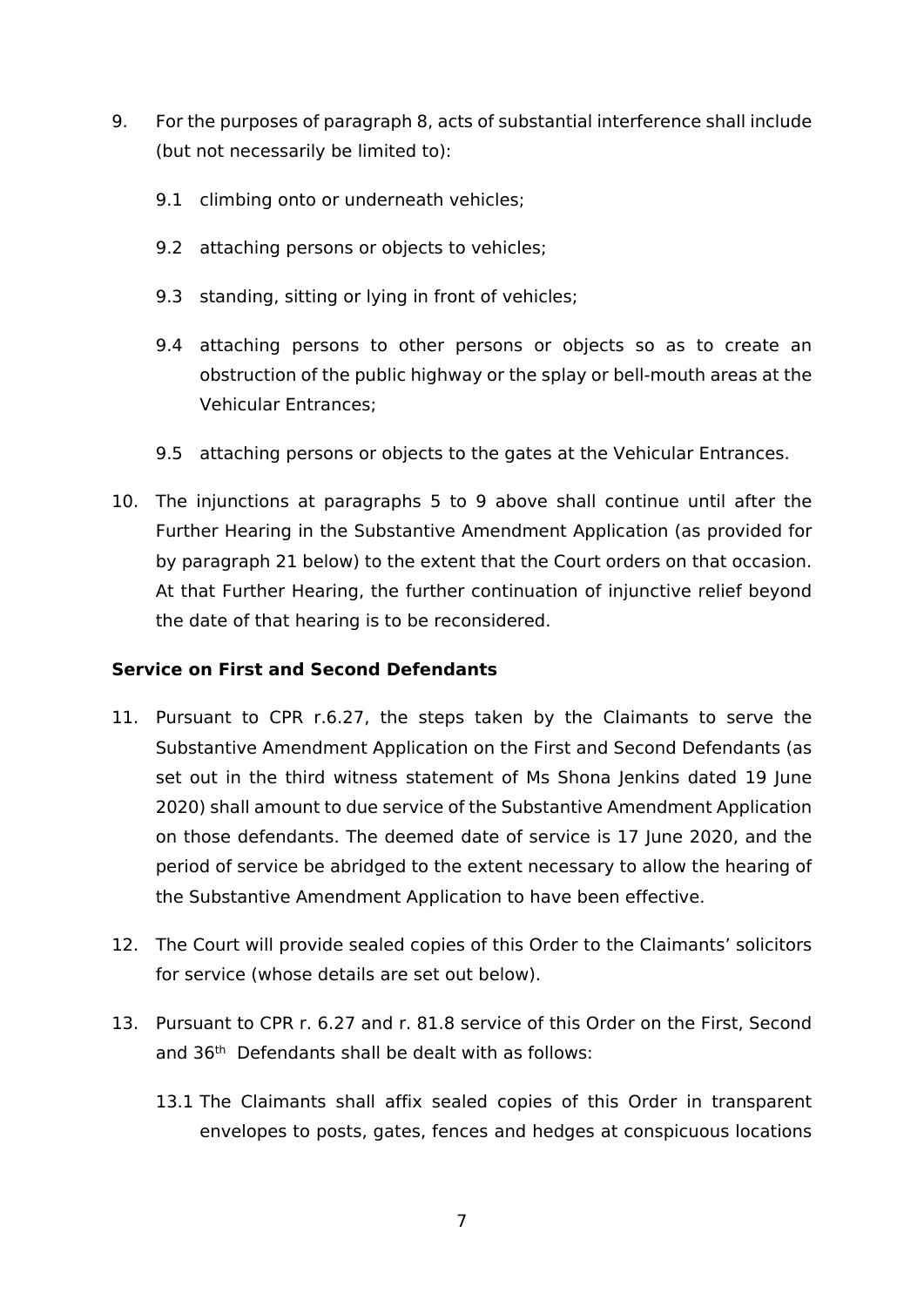around the Harvil Road Site, including at and opposite the Vehicular Entrances.

- 13.2 The Claimants shall position in the same locations signs, no smaller than A3 in size, advertising the existence of this Order and providing the Claimant's solicitors contact details in case of requests for a copy of the order or further information in relation to it.
- 13.3 The Claimants shall also leave sealed copies of this Order at the Protestor Encampment marked on Plan A.
- 13.4 The Claimants shall further advertise the existence of this order in a prominent location on the website**s**: (i) https://hs2inhillingdon.commonplace.is/; and (ii) https://www.gov.uk/government/organisations/high-speed-two-limited, together with a link to download an electronic copy of this Order.
- 14. The taking of such steps shall amount to due service of this Order on the First, Second and 36th Defendants and each of them.
- 15. This Order shall be deemed served on those Defendants the date that the last of the above steps is taken, and shall be verified by a certificate of service.
- 16. The Claimants shall from-time-to-time (and no less frequently than every 28 days) confirm that copies of the orders and signs referred to at paragraphs 13.1 and 13.2 above remain in place and legible, and, if not, shall replace them as soon as reasonably practical.

### **Service on the Named Defendants**

#### *Past service*

- 17. In addition to the Named Defendants served personally (as recorded in the recital to this Order), and pursuant to CPR r. 6.27 and r.81.8:
	- 17.1 the steps taken by the Claimants to serve the Extension Application and the May 2020 Order on the 3rd to 33rd Named Defendants (as set out in the third witness statement of Shona Ruth Jenkins dated 19 June 2020) shall amount to good and sufficient service of the Extension Application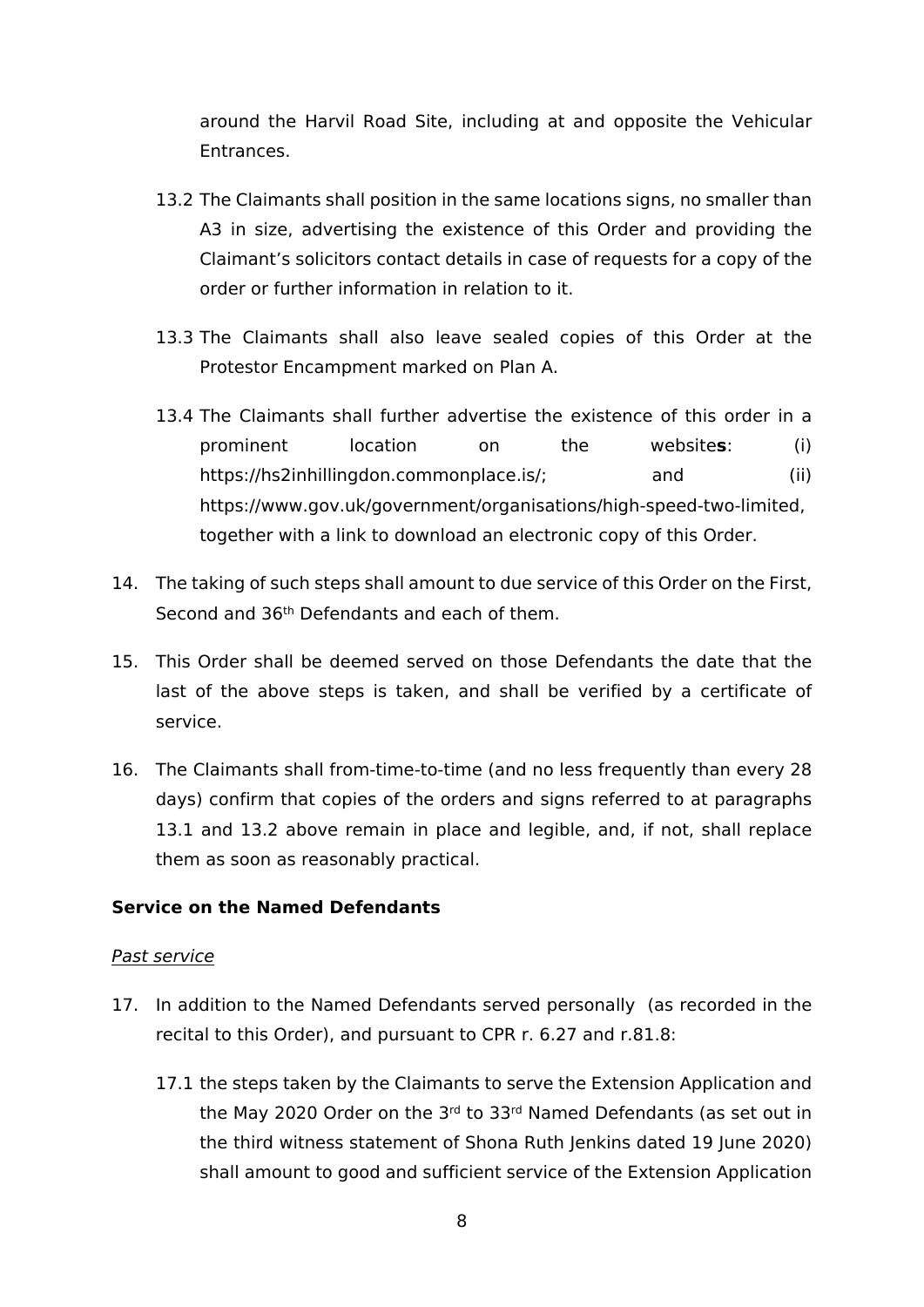and the May 2020 on those Named Defendants, with the deemed date of service being 30 May 2020; and

- 17.2 the steps taken by the Claimants to serve the Extension Application and the May 2020 Order on the individuals who are now the  $34<sup>th</sup>$  and  $35<sup>th</sup>$ Named Defendants (as set out in the third witness statement of Shona Ruth Jenkins dated 19 June 2020) shall amount to good and sufficient service of the Extension Application and the May 2020 on those Named Defendants, with the deemed date of service being 17 June 2020.
- 18. In addition to the Named Defendants served personally (as recorded in the recital to this Order), and pursuant to CPR r.6.27, the steps taken by the Claimants to serve the Substantive Amendment Application on the Named Defendants (as set out in the third witness statement of Shona Ruth Jenkins dated 19 June 2020) shall amount to good and sufficient service of the Substantive Amendment Application on those Named Defendants, with the deemed date of service being 17 June 2020. The period of service be abridged to the extent necessary to allow the hearing of the Substantive Amendment Application to have been effective.

### *Future service*

- 19. The Claimants must use reasonable endeavours forthwith to serve the Named Defendants with this Order. Pursuant to CPR r.6.27 and r.81.8, service on those Named Defendants who appeared at the hearing of this Order and any future documents in these proceedings shall be effected: (i) by leaving hard copies addressed to them at the address or other physical location they indicated for that purpose; and/or (ii) by emailing electronic copies to the email addresses provided for those purposes. Such service shall be deemed effective on the date the relevant step is taken, and shall be verified by a Certificate of Service.
- 20. The Claimants have liberty to apply for orders for alternative service of this Order or any other documents in these proceedings upon the other Named Defendants under CPR r.6.27 and/or r.81.8, which application may be heard at the Further Hearing provided for by paragraph 21 below.

#### **The Further Hearing**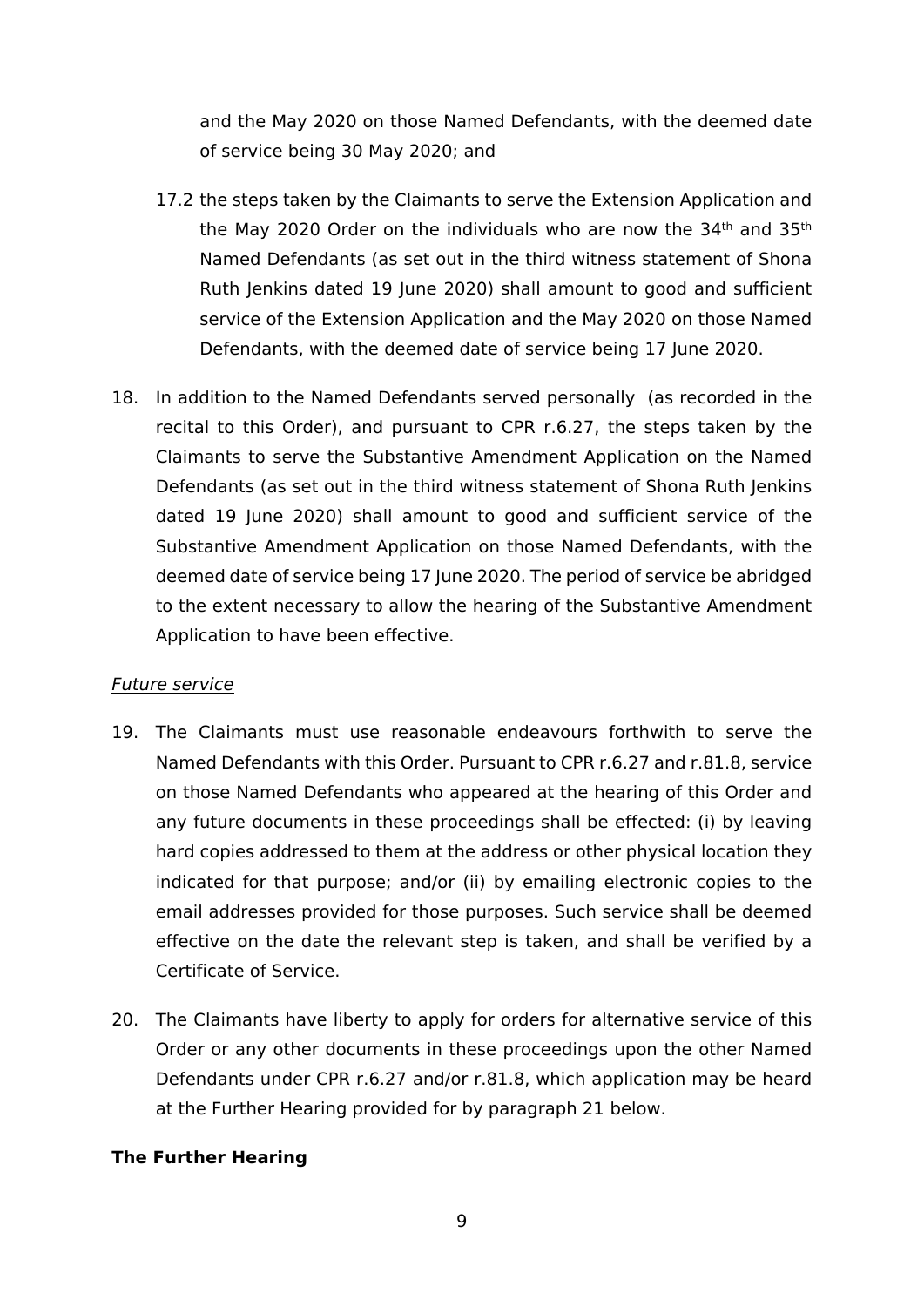- 21. A further hearing of the Substantive Amendment Application ("the **Further Hearing**") is to be listed in the week commencing 24 August 2020, with a time estimate of four days.
- 22. The Court shall provide a notice of hearing to the Claimants' solicitors, which the Claimants are to publicise by:
	- 22.1 sending a copy to any email addresses provided by the Named Defendants to the Claimants for the purposes of these proceedings; and
	- 22.2 posting a copy on the websites at paragraph 13.4 above.

22.3

- 23. Any Named Defendant who wishes to contest the Substantive Amendment Application at the Further Hearing may file and serve on the Claimants' solicitors (whose details are set out below) a witness statement outlining their interest in this matter, the grounds on which they will contest it and any facts relied on by no later than 4pm on 13 July 2020. Any Named Defendant who files and serves a witness statement, and who has not provided such details previously, must include in his or her witness statement with a postal address for service or email address at which they are prepared to accept electronic service of documents.
- 24. Any other individual who wishes to contest the Substantive Amendment Application or otherwise who wishes to become a party to these proceedings so as to be able to make representations to the Court on the Claimants' claim or the Substantive Amendment Application shall by 4pm on 13 July 2020:
	- 24.1 file and serve a witness statement outlining their interest in this matter, the grounds on which they will contest it any fact relied on; and
	- 24.2 must in their witness statement provide a postal address for service or email address at which they are prepared to accept electronic service of documents.
- 25. The Claimants may file by 4pm on 27 July 2020 evidence in response to the evidence filed by any Defendant and if they do so they must: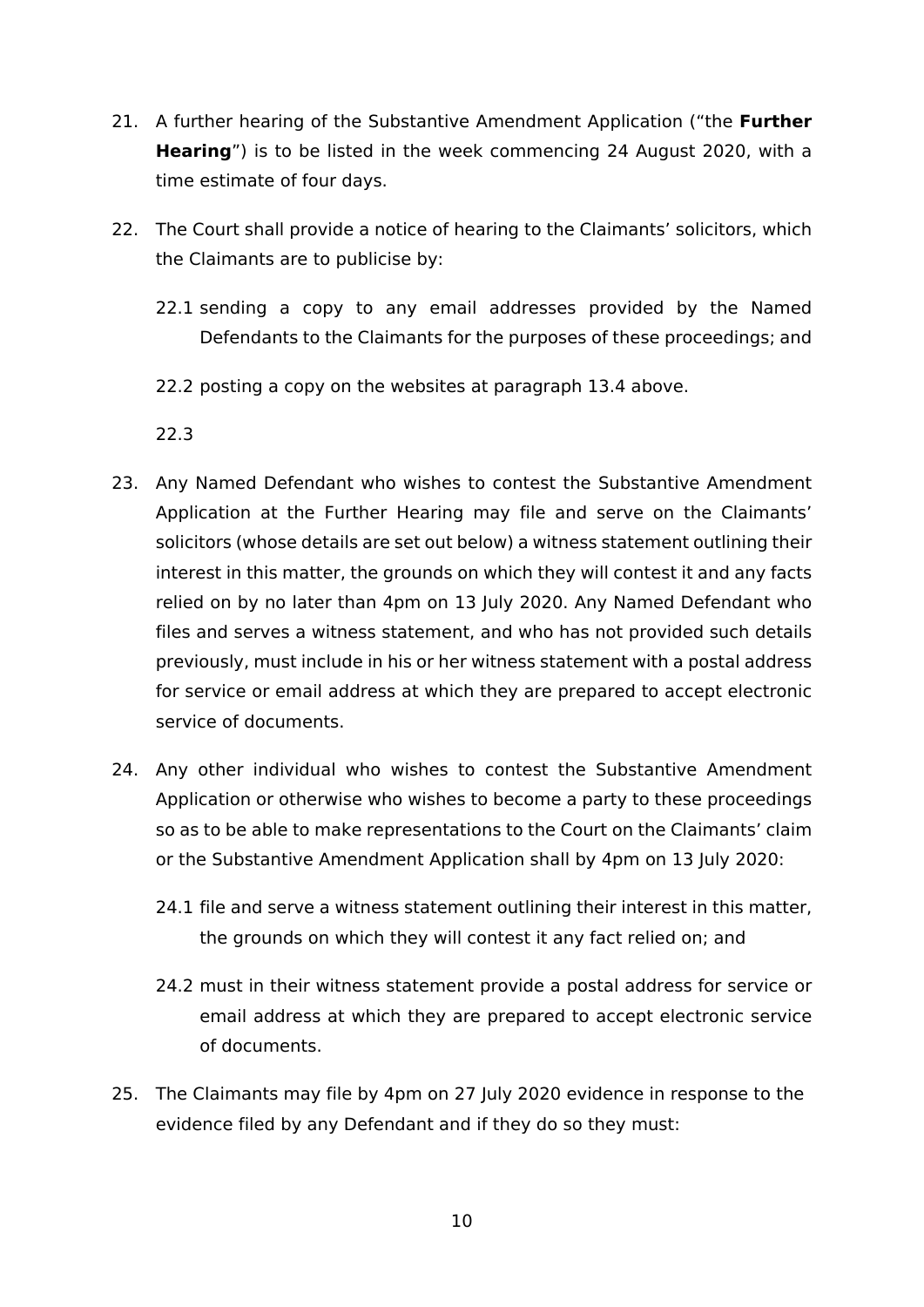- 25.1 send a copy to any email addresses provided by the Named Defendants to the Claimants for the purposes of these proceedings;
- 25.2 where Named Defendants have given a physical address or location for service, leave or sending hard copies addressed to that Named Defendant to or at that address or location; and
- 25.3 post a copy or link on the websites at paragraph 13.4 above.
- 26. Any person who wishes to obtain an electronic copy of the hearing bundle should contact Claimants' solicitors via the contact details at paragraph 32 below by 17 August 2020 so that necessary arrangements can be made.

### **Further directions**

- 27. The Defendants or any other person affected by this order may apply to the Court at any time to vary or discharge it but if they wish to do so they must inform the Claimants' solicitors immediately (and in any event not less than 48 hours before the hearing of any such application).
- 28. Any person applying to vary or discharge this order must provide their full name and address, an address for service, and must also apply to be joined as a named defendant to the proceedings at the same time.
- 29. The Claimants have liberty to apply to extend or vary this Order or for further directions.
- 30. Costs reserved.

# **Communications with the Court & Claimants' Solicitors**

31. All communications to the Court about this Order (which should quote the case number) should be sent to:

Court Manager High Court of Justice Chancery Division Rolls Building 7 Rolls Building Fetter Lane London EC4A 1NL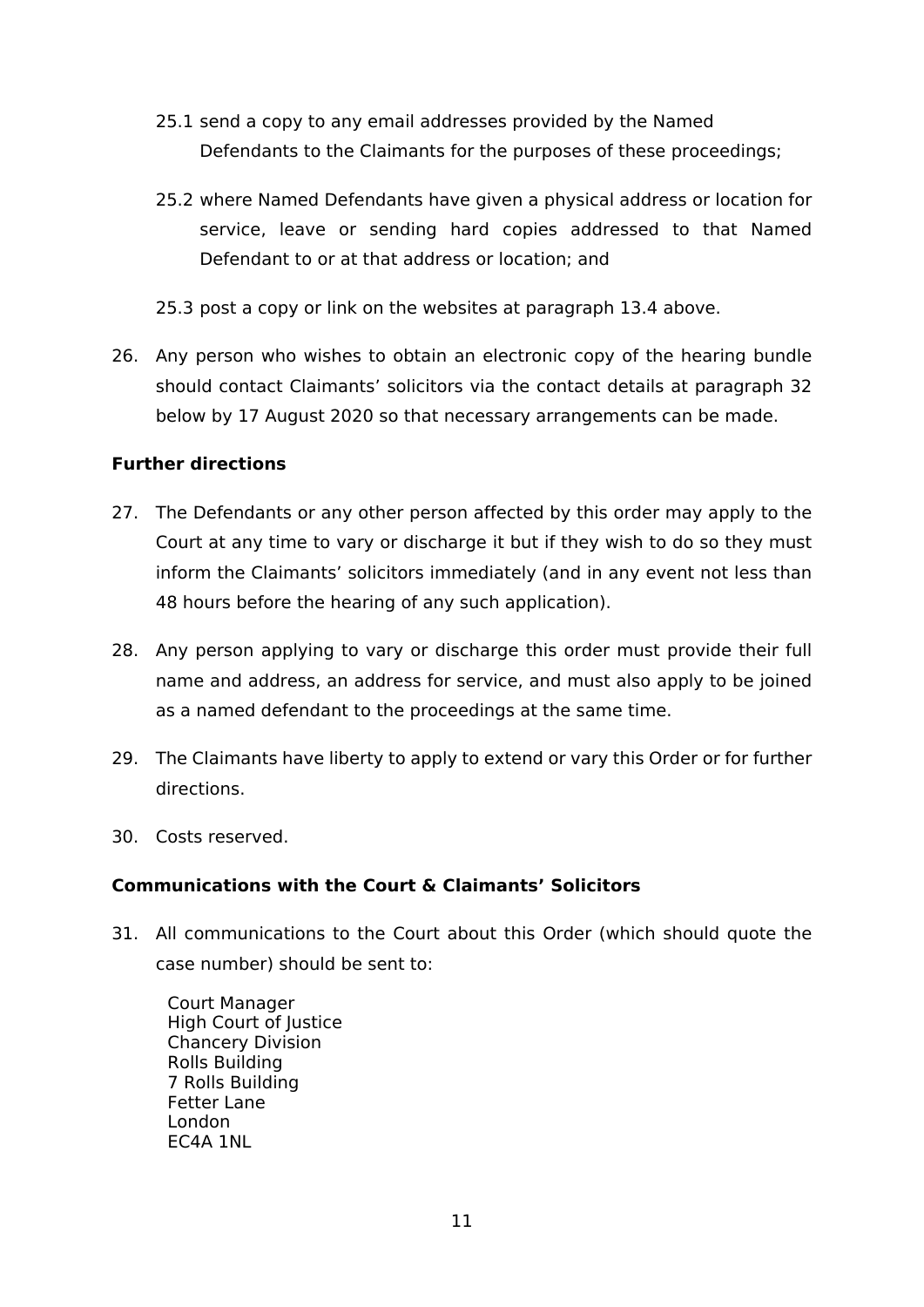The telephone number is 020 7947 7501. The officer are open weekdays 10.00am to 4.30pm.

The out of hours telephone number (for urgent business only) is 020 7947 6260.

32. The Claimants' solicitors and their contact details are:

Eversheds Sutherland (International) LLP of:

1 Callaghan Square Cardiff CF10 5BT

DX: 33016 Cardiff

Tel: 020 7497 9797

Email: [ShonaJenkins@eversheds-sutherland.com](mailto:ShonaJenkins@eversheds-sutherland.com) Ref: JENKINSW/335547/000169

**The Court has provided a sealed copy of this Order to the Claimants' solicitors at the above address for service.**

**Dated: 22 June 2020**